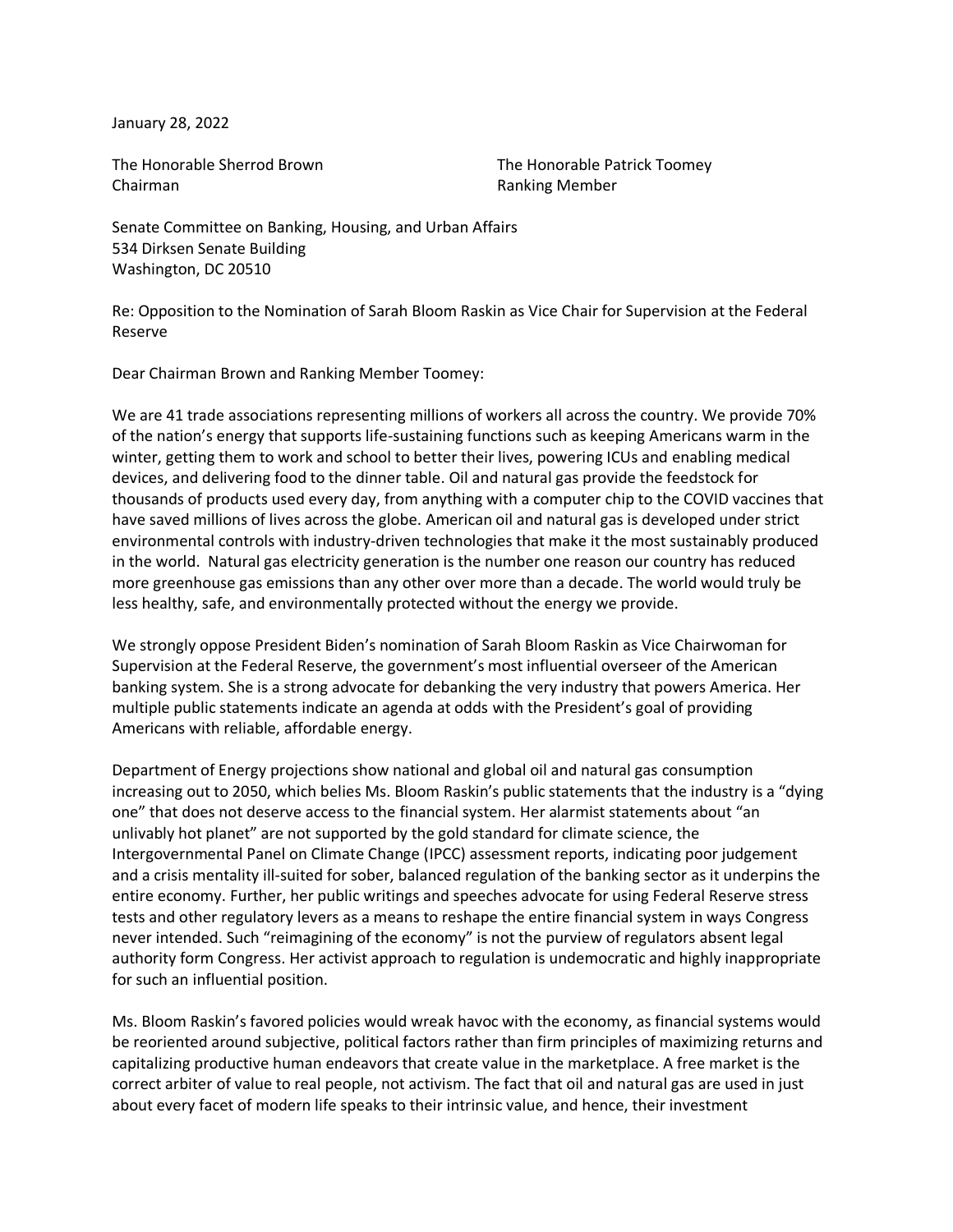worthiness. Further, activists pressure investors and banks to make financial decisions that reflect a political agenda which they have been unable to achieve through the normal democratic process. Activists have been able to convince neither the American people nor the majority of their representatives in Congress to stop using oil and natural gas in the absence of a viable, reliable alternative, as it would mean fundamentally altering Americans' healthy, safe, and prosperous lifestyles. As they are unable to convince Congress to pass laws that prevent Americans from using or producing oil and natural gas, activists such as Ms. Bloom Raskin are simply inappropriate for the Federal Reserve.

Our industries have already felt the impacts of such activism, as the decapitalization of oil and natural gas has meant that companies cannot adequately invest in new production to respond to the high price signals the market is sending. Whereas just a few years ago the American producer was able to meet new demand to keep prices low at the pump, lack of access to capital has artificially constrained supply and the White House now begs OPEC and Russia for more oil. In fact the biggest impact President Biden could make to lower prices for Americans would be to withdraw Ms. Bloom's nomination and call off the financial agencies from pursuing policies she promotes to choke off lending to oil and natural gas. Halting regulatory efforts to decapitalize oil and natural gas would send a strong signal to the market that it is safe to invest in the industry, thereby enabling American companies to increase production and lower prices for consumers.

We urge you to take an important step to lower energy prices for Americans by not advancing the nomination of Ms. Bloom Raskin to the Federal Reserve. Thank you for considering our combined voices representing millions of energy and manufacturing workers.

Sincerely,

Alaska Oil and Gas Association Alaska Support Industry Alliance American Association of Professional Landmen Arkansas Independent Producers and Royalty Owners Coalbed Methane Association of Alabama Colorado Alliance of Mineral and Royalty Owners Colorado Oil & Gas Association Domestic Energy Producers Alliance Energy Workforce & Technology Council Gas and Oil Association of West Virginia Gulf Energy Alliance International Association of Drilling Contractors Illinois Oil and Gas Association Independent Oil Producers Agency Independent Petroleum Association of America Independent Petroleum Association of New Mexico Kansas Independent Oil & Gas Association Kentucky Oil and Gas Association Louisiana Oil & Gas Association Marcellus Shale Coalition Montana Association of Oil, Gas, and Coal Counties Montana Petroleum Association